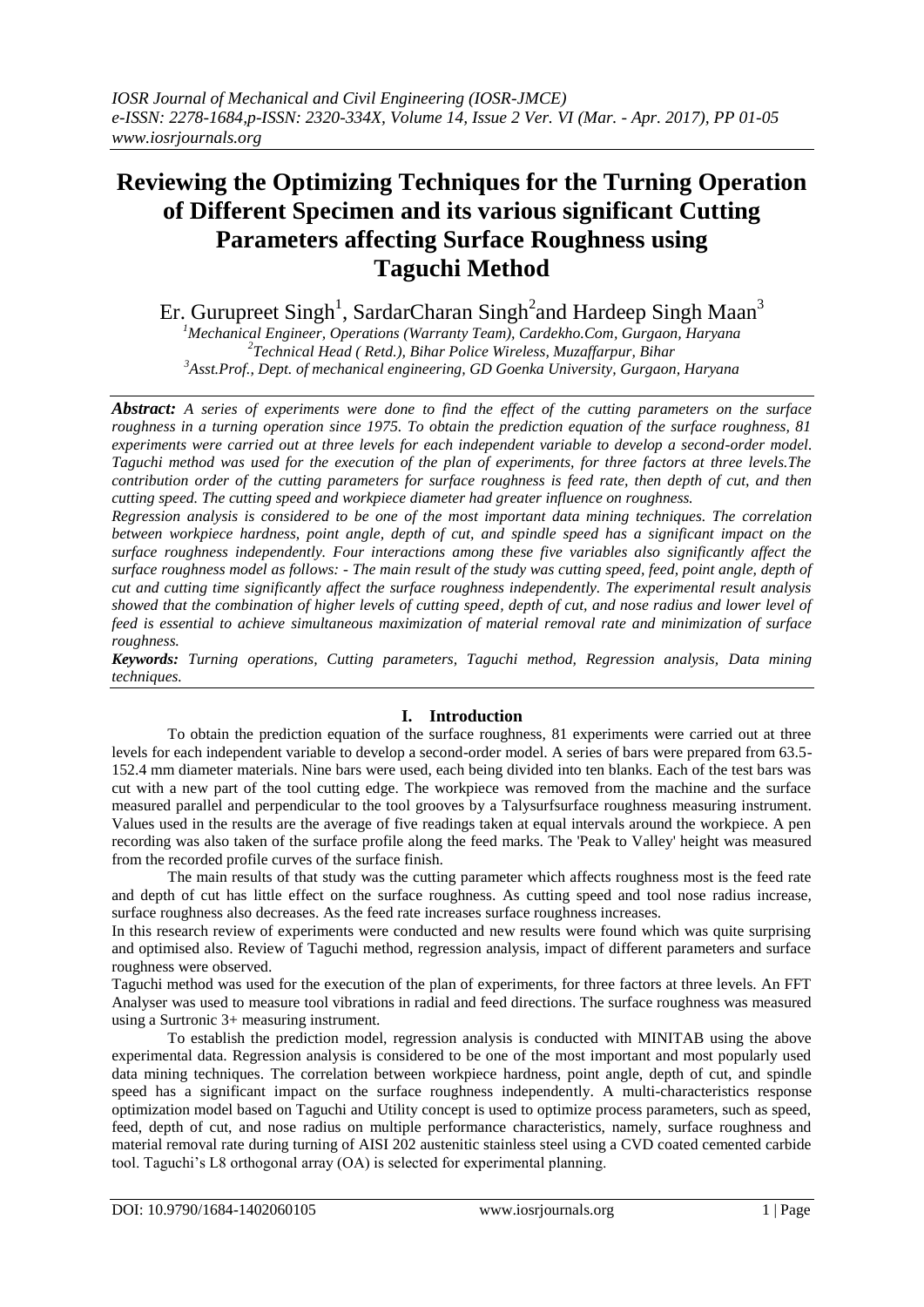### **II. Materials And Methods**

The equipment used for turning was saddle type turret lathe equipped with a 10 HP variable speed motor and a modified variable feed. The workpiece used was mild carbon steel (SAE 1020) ranging in size from 63.5 mm to 152.4 mm diameter. These diameters made it possible to obtain surface speeds up to 1000 ft /min. The cutting tool had tungsten carbide disposable inserts. The inserts used had a 5 ° positive back rake.

To obtain the prediction equation of the surface roughness, 81 experiments were carried out at three levels for each independent variable to develop a second-order model. A series of bars were prepared from 63.5- 152.4 mm diameter materials. Nine bars were used, each being divided into ten blanks. Each of the test bars was cut with a new part of the tool cutting edge. The workpiece was removed from the machine and the surface measured parallel and perpendicular to the tool grooves by a Talysurf surface roughness measuring instrument. Values used in the results are the average of five readings taken at equal intervals around the workpiece. A pen recording was also taken of the surface profile along the feed marks. The 'Peak to Valley' height was measured from the recorded profile curves of the surface finish.

Taguchi method is used to optimize the turning operation of S45C steel bars using tungsten carbide cutting tools and reported that cutting speed, feed rate, and depth of cut are the significant cutting parameters for affecting surface roughness. . The cutting test were made on a 6 kW lathe. The material used in the tests for controlled machining was free machining steel, 9SMnPb28k. The geometry of experiment of the workpiece allowed its fixation with a length of 15 mm. cemented carbides inserts were used for machining. The used tool geometry was rake angle 6˚ (positive), 5˚ clearance angle and 0˚ cutting edge inclination angle. The measurements were made over the turning surfaces using Profilometer S 6P.

Taguchi method was used for the execution of the plan of experiments, for three factors at three levels. The chosen array was the  $L_{27}$  (3<sup>13</sup>), which has 27 rows corresponding to number of tests with 13 columns at three levels.

An FFT analyzer was used to measure tool vibrations in radial and feed directions. The surface roughness was measured using a Surtronic 3+ measuring instrument.

An SV 18 universal turning machine tool was used in experiments. The workpiece material was free cutting steel. The cemented carbides throw away inserts were used in experiments. The inserts type was TPGN 160304 for tool nose radius 0.4mm and TPGN 160312 for tool nose radius 1.2 mm. the approach angle (Ň) was 90˚for shank type PTGNR/L 2525M16 and 45˚ for PTGNR/L 2525M22.

An empirical model for the prediction of surface roughness in finish turning. The model considers the working parameters: workpiece hardness (material); feed; cutting tool point angle; depth of cut; spindle speed; and cutting time. One of the most important data mining techniques, nonlinear regression analysis with logarithmic data transformation, is applied in developing the empirical model. The values of surface roughness predicted by this model are then verified with extra experiments and compared with those from some of the representative models in the literature. Metal cutting experiments and statistical tests demonstrate that the model developed in this work produces smaller errors than those from some of the existing models and have a satisfactory goodness in both model construction and verification.

These experiments are conducted on a production type YAM CK-1 CNC Lathe with a FANUC OT10 controller. When collecting the surface roughness data of the shaft with surface profilometerMitutoyo Surface Tester SJ-03, three measurements are taken along the shaft axis for each sample and each is about 120 $^{\circ}$   $\Box$  apart. Based on the recommendation from ASME B46.1–1995 [25], a probe radius of 10  $\mu$ m (diamond) is used. The carbide inserts have a multiphase coating with Ti (C, N), Al2O3, and TiN (Carboloy grade TP200). The length (hang) and diameter of the starting block is 76.200 mm and 31.750 mm. The nose radius is fixed at 0.819 mm. They assume that the three, four and five-factor interactions were negligible, because these higher-order interactions were normally assumed to be almost impossible in practice. Therefore, a  $2^{5-1}$  fractional design was selected. This resolution V design leads to 16 runs of the experiments. To consider system variations, such as tool wear and vibration in particular, the cutting time and a replicate number of three are selected, respectively. As a result, the total number of experiments was 48.

To establish the prediction model, regression analysis is conducted with MINITAB using the above experimental data. Regression analysis is considered to be one of the most important and most popularly used data mining techniques. The correlation between work piece hardness, point angle, depth of cut, and spindle speed has a significant impact on the surface roughness independently.

Taguchi method is used to find optimum cutting parameters for surface roughness and cutting force in end milling when machining hardened steel AISI H13 with TiN coated P10 carbide insert tool under semifinishing and finishing conditions of high speed cutting. The milling parameters evaluated are cutting speed, feed rate, and depth of cut. In end milling, use of high cutting speed, low feed rate and low depth of cut are recommended to obtain better surface roughness and low cutting force.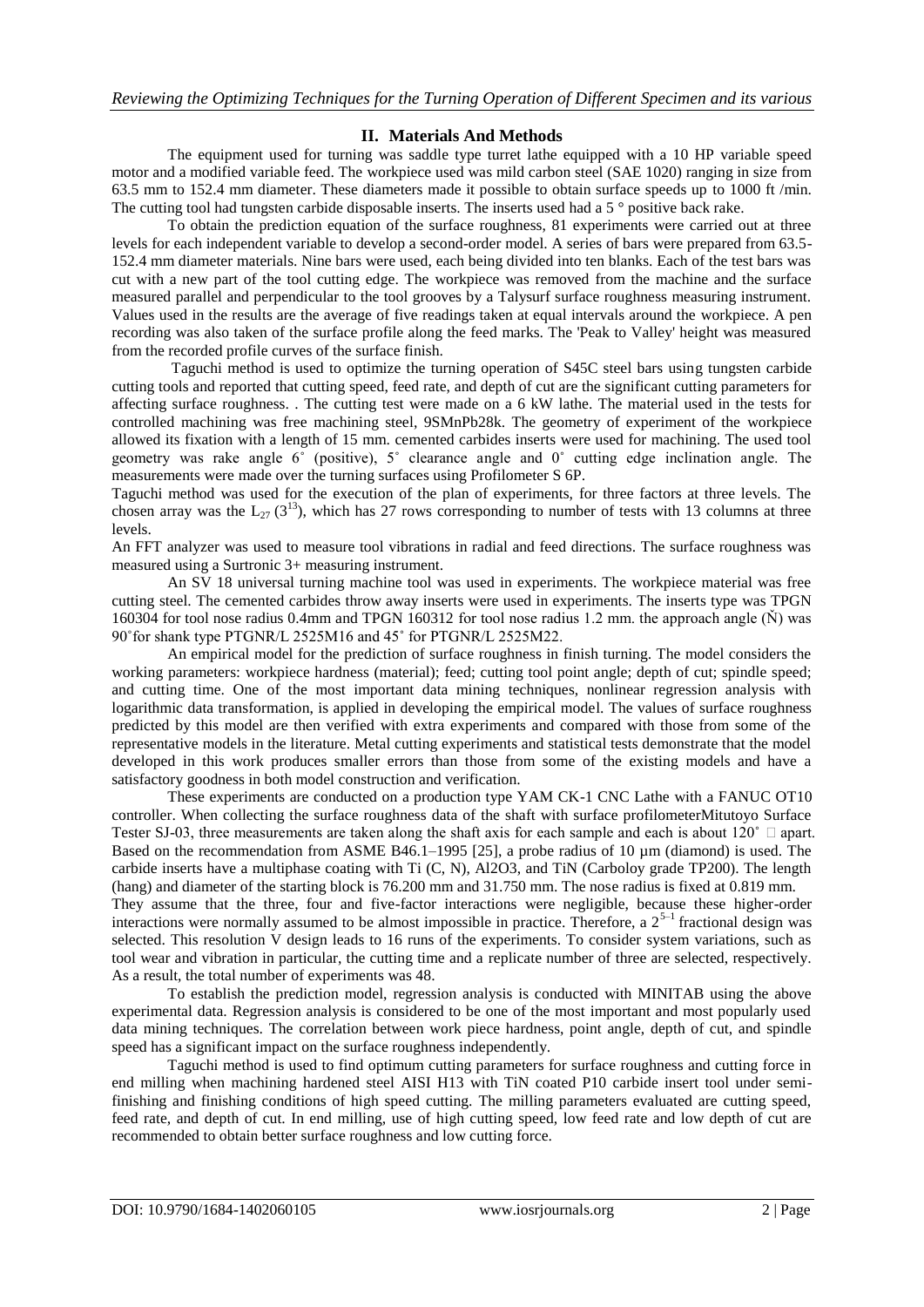Turning tests is done to determine optimum machining parameters for machining of austenitic stainless steel. In the machining of AISI 304 austenitic Stainless steels, optimum cutting speed lead to lowest tool flank wear. Tool flank wear decreased with increasing the cutting speed up to 180 m/min.

Machining characteristics of austenitic stainless steels (AISI 304 and AISI 316) using CVD multi-layer coated carbide tools. The turning tests were conducted at four different cutting speeds with a constant feed rate and depth of cut. The influence of work piece grade, cutting tool coating top layer and cutting speed were investigated on cutting forces and machined surface roughness. With increasing cutting speed surface finish values decreased until a minimum value was reached, beyond which they increased.

Taguchi method is used for surface finish optimization in end milling of Aluminium blocks. The experimental results indicate that in this study the effects of spindle speed and feed rate on surface finish were larger than depth of cut for milling operation.

Taguchioptimization methodology is applied to optimize cutting parametersinturning Ti-6%Al-4%V extra low interstitial with coated and uncoated cemented carbide tools under dry cutting condition and high cutting speed. Theturningparameters evaluated are cutting speed of 55, 75, and 95 m/min, feed rate of 0.15, 0.25 and 0.35 mm/rev, depth of cut of 0.10, 0.15 and 0.20 mm and tool grades of K313, KC9225 and KC5010, each at three levels.The analysis of results show that the optimal combination ofparameters are at cutting speed of 75 m/min, feed rate of 0.15 mm/min, depth of cut of 0.10 mm and tool grade of KC9225. The cutting speed and tool grade have a significant effect on surface roughness are 0.000 and have a contribution are 47.146% and 38.881%, respectively. At optimal condition, contribution of each cutting parameter on surface roughness is reached at 20.47 from tool grade, 21.01 from feed rate, 11.54 from depth of cut and 11.17 from cutting speed. RCGA approach is quite advantageous in order to have the minimum surface roughness values, and their corresponding optimum cutting parameters, for certain constraints.

The experimental investigation presented here was carried out on a Kirloskar lathe with 5 kW power rating. The workpiece used for investigation was AISI 1045 steel, with chemical composition of 0.5% carbon, 0.15% silicon, 0.6% manganese, 0.05% sulphur and 0.04% phosphorus. AISI 1045 steels are most commonly used for all forms of close tolerance shafting, e.g. hydraulic shaft, pump shaft, piston rods, sprockets and springs, cylinders, cams, crank shafts, keys, small arm parts, etc. A precisely prepared machined ground and polished shafting, seam free surface finish is first induction hardened to a case depth of 1.27–2.28 mm resulting in a minimum surface hardness of approximately Rockwell C 50. This imparts the necessary properties to the bar as the extra hardness ensures superior wear resistance. The bars are hard chromed in the same manner as chrome plated shafting thus allowing the same advantageous corrosion and wear resistance, but with the induction hardening, the bars give superior service. This necessitates the requirement of a high finished product.In this experiment, in order to investigate the surface finish of the machined work piece and machine tool power consumption, during cutting of the AISI 1045 steel, a multilayered coated (TiC and TiN) tungsten carbide tool was used.

A fully factorial experiment uses all the possible combinations of a number of factors at their respective test levels to arrive at an outcome. But more efficient test plans, as developed by statisticians, fractional factorial experiments (FFEs) use only a portion of the total combinations to estimate the main factor effects and some, not all, of the interactions. Certain treatment conditions are chosen to maintain the orthogonality among the various factors and interactions.

According to Taguchi, depending upon number of levels in a factor, a 2 or a 3 level Orthogonal Array (OA) can be selected. In this situation a possible matrix is a 16 trial OA which is labeled as L16 matrix. One can observe that there are 15 columns in this array which may have a factor assigned to each column. The 16 trials provide 15 degrees of freedoms (DOFs) for the entire experiment allocated to 15 columns of two levels, each column with one DOF. Such an array allows all the error DOFs to be traded for factor DOFs and provide the particular test combinations that accommodate that approach.

Saeed ZareChavoshi& Mehdi Tajdari (2009) [25] develop a surface roughness model in hard turning operation of AISI 4140 using CBN cutting tool. Turning process of hard steels with hardness above 45 HRC is called hard turning.

A multi-characteristics response optimization model based on Taguchi and Utility concept is used to optimize process parameters, such as speed, feed, depth of cut, and nose radius on multiple performance characteristics, namely, surface roughness and material removal rate during turning of AISI 202 austenitic stainless steel using a CVD coated cemented carbide tool. Taguchi's L8 orthogonal array (OA) is selected for experimental planning.

## **III. Discussions And Results**

The experimental result analysis showed that the combination of higher levels of cutting speed, depth of cut, and nose radius and lower level of feed is essential to achieve simultaneous maximization of material removal rate and minimization of surface roughness.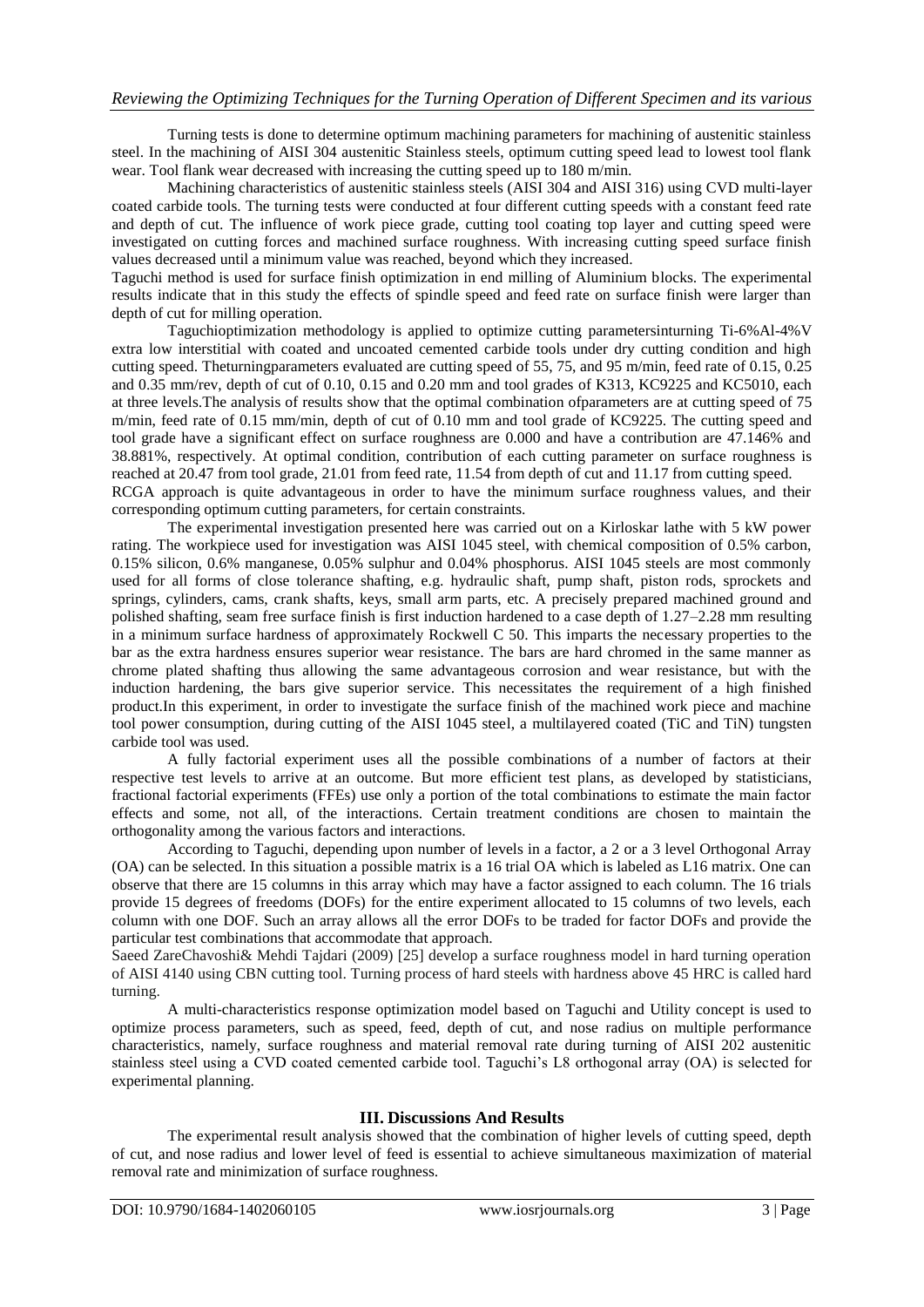## *Reviewing the Optimizing Techniques for the Turning Operation of Different Specimen and its various*

The main results of the study was the cutting parameter which affects roughness most is the feed rate and depth of cut has little effect on the surface roughness. As cutting speed and tool nose radius increase, surface roughness also decreases. As the feed rate increases surface roughness increases.

The surface roughness and tool vibration data during turning of mild steel at different levels were investigated.

A systematic procedure of using Taguchi parameter design in process control in order to identify the optimum surface roughness performance with a particular combination of cutting parameters in an end milling operation was demonstrated.

The correlation between cutting conditions and the roughness evaluating parameters was established.

Cutting speed and work piece diameter has greater influence on roughness followed by feed. The depth of cut has no significant influence on roughness.

The machining parameters influence and levels that provide sufficient robustness of the machining process towards the achievement of the desired surface roughness for cold pre-formed steel workpieces in fine turning was described.

Effects of free cutting additives such as S, Ca, Cu and Bi on the machinability of work materials SUS303, SUS303Cu, SUS304 and SUS316 were found.

Taguchioptimization methodology is applied to optimize cutting parametersinturning Ti-6%Al-4%V extra low interstitial with coated and uncoated cemented carbide tools under dry cutting condition and high cutting speed. Theturningparameters evaluated are cutting speed of 55, 75, and 95 m/min, feed rate of 0.15, 0.25 and 0.35 mm/rev, depth of cut of 0.10, 0.15 and 0.20 mm and tool grades of K313, KC9225 and KC5010, each at three levels.The analysis of results show that the optimal combination ofparameters are at cutting speed of 75 m/min, feed rate of 0.15 mm/min, depth of cut of 0.10 mm and tool grade of KC9225. The cutting speed and tool grade have a significant effect on surface roughness are 0.000 and have a contribution are 47.146% and 38.881%, respectively. At optimal condition, contribution of each cutting parameter on surface roughness is reached at 20.47 from tool grade, 21.01 from feed rate, 11.54 from depth of cut and 11.17 from cutting speed. The effect of cutting parameters on surface finish and power consumption during high speed machining of AISI 1045 steel was estimated.

A fully factorial experiment uses all the possible combinations of a number of factors at their respective test levels to arrive at an outcome. But more efficient test plans, as developed by statisticians, fractional factorial experiments (FFEs) use only a portion of the total combinations to estimate the main factor effects and some, not all, of the interactions. Certain treatment conditions are chosen to maintain the orthogonality among the various factors and interactions.

According to Taguchi, depending upon number of levels in a factor, a 2 or a 3 level Orthogonal Array (OA) can be selected. In this situation a possible matrix is a 16 trial OA which is labeled as L16 matrix. One can observe that there are 15 columns in this array which may have a factor assigned to each column. The 16 trials provide 15 degrees of freedoms (DOFs) for the entire experiment allocated to 15 columns of two levels, each column with one DOF. Such an array allows all the error DOFs to be traded for factor DOFs and provide the particular test combinations that accommodate that approach.

The main result of the study was cutting speed had greater influence on surface roughness followed by feed. Cutting speed was again observed as most significant factor for power consumption followed by depth of cut.

#### **IV. Conclusion**

The depth of cut had the most significant effect on surface roughness, followed by the feed rate and, finally, the cutting speed. Namely, the cutting speed had a little effect on machining. The surface roughness decreases with increasing the cutting speed and decreasing the depth of cut and the feed rate.

The experimental result analysis showed that the combination of higher levels of cutting speed, depth of cut, and nose radius and lower level of feed is essential to achieve simultaneous maximization of material removal rate and minimization of surface roughness.